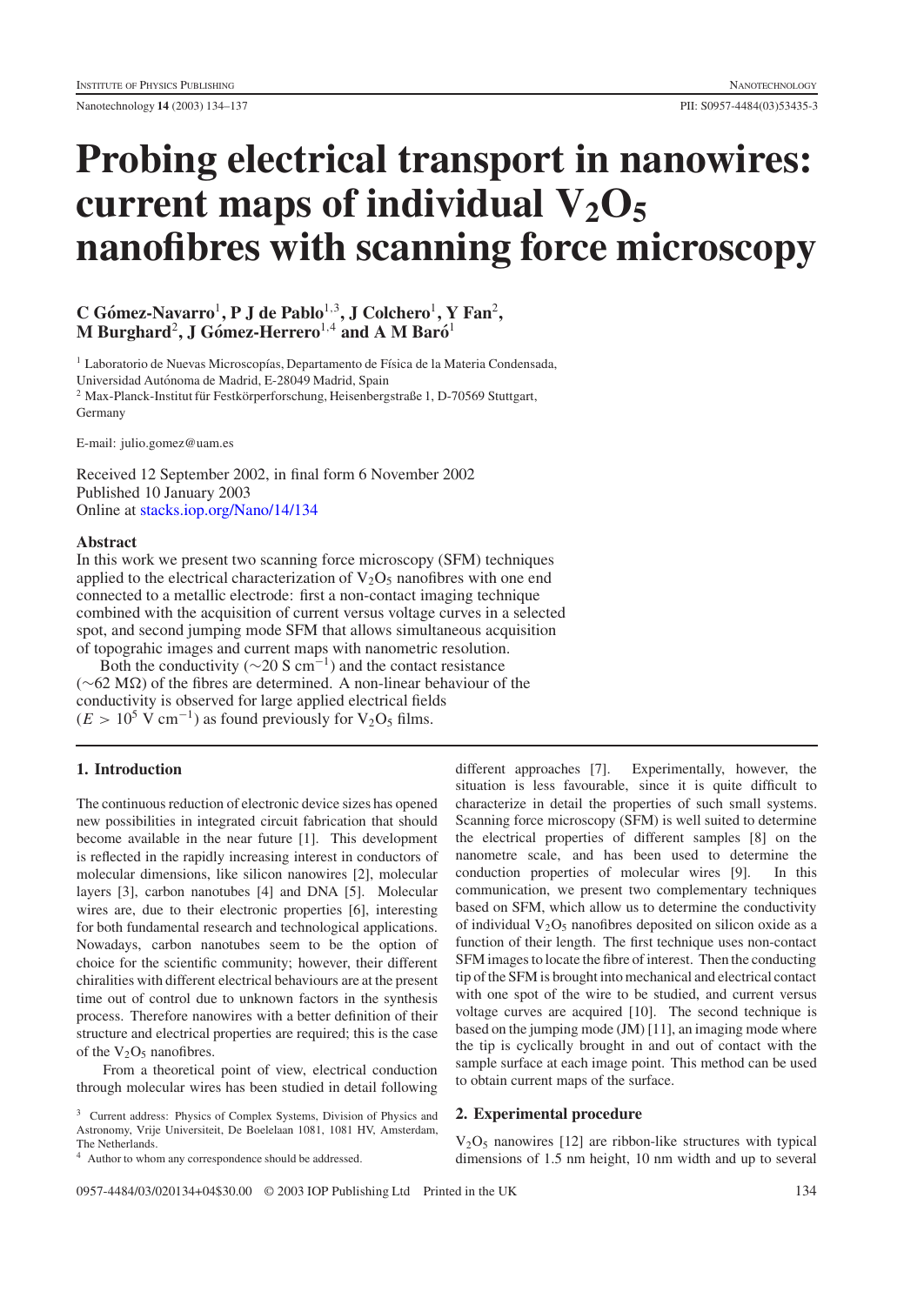

**Figure 1.** Experimental set-up: (a) region of  $SiO<sub>2</sub>$  with a gold electrode and a random population of  $V_2O_5$  nanofibres connected to the electrode. (b) Experimental procedure. (c) Comparison of  $V_2O_5$ nanofibres with other cylindrical molecules.

micrometres length. The  $V_2O_5$  fibres were obtained by the acidification of ammonium metavanadate in aqueous solution (0.2 g 100 ml<sup>-1</sup>) using an acidic ion exchanger (Dowex 50WX18, 2 g 100 ml<sup>-1</sup>) [13]. After ageing of the colloidal suspension for one week, the fibres were deposited on surfacefunctionalized  $Si/SiO<sub>2</sub>$  substrates. Surface modification was performed by immersing the substrates into a 1 mM aqueous solution of 3-aminopropyl-triethoxysilane for 2 min at room temperature. Previous four-probe electrical studies of  $V_2O_5$ nanowires [14] reported a conductivity of  $\sim$ 0.5 S cm<sup>-1</sup>.

After deposition of the nanowires on a  $SiO<sub>2</sub>$  substrate, a 4  $\mu$ m diameter tungsten wire placed on the sample is used as a mask during the evaporation of gold. The final result is a sample with two gold electrodes separated by a gap free of gold with a random distribution of  $V_2O_5$ nanowires. Some of the fibres are partially covered with gold and can thus be probed with the metallic SFM tip along its uncovered length (figure 1). In order to register electrical current, cantilevers with 80 kHz resonance frequency and force constant 0.75 N m−<sup>1</sup> consecutively covered with titanium and gold are used. In this set-up, the macroscopic Au electrode is used as the first electrode, the SFM tips as the second mobile electrode and the fibres are the sample to be studied.

## **3. Results and discussion**

#### *3.1. DSFM and I*/*V characteristics*

In the first method described in this work, dynamic force microscopy (DFM) [15] is used to image the samples. For appropriate feedback parameters this is a non-contact technique, which is important to avoid damage of the metallized tip and the sample. In fact, we used the contact mode in the first experiments, but found that forces induced by the scanning lead to degradation of tip and sample. After acquisition of an image using DFM, adequate locations along the fibres are selected to perform local conductivity measurements. For this, we have implemented a special routine in the used software [16], which allows us to perform force versus distance curves  $(F/Z)$ , and apply a voltage ramp to the tip at the maximum loading force. In this way, current versus voltage  $(I/V)$  curves are obtained at a well defined loading force of the tip–sample contact [17]. In a typical experiment, a single  $V_2O_5$  fibre is selected, and the resistance versus length is obtained by acquiring *I*/*V* curves at different locations along the fibre. Figure 2 shows the result of a corresponding experiment on an individual fibre (figure 2(a)),



**Figure 2.** (a) DFM topographic image of the fibre selected for the experiment; the gold electrode is clearly shown in the top right corner; the black arrow indicates the boundary between the gold electrode and the  $SiO<sub>2</sub>$  substrate. (b)  $I/V$  series performed along the longest fibre of (a). (c) Evolution of the resistance along the fibre, calculated from the data of (b) around 1.5 V. A conductivity of  $σ = 20.5$  S cm<sup>-1</sup> and a contact resistance of  $R_c = 62$  MΩ are deduced from these data.

(This figure is in colour only in the electronic version)

which allows us to determine both the fibre conductivity as well as the fibre–electrode resistance. Typical values obtained for the conductivity are  $\sim$ 20.5 S cm<sup>-1</sup>, and  $\sim$ 62 MΩ for the fibre– electrode resistance. Notably, similar experiments on metallic single-walled carbon nanotubes revealed contact resistances and resistivities much smaller than in the  $V_2O_5$  fibre case [18].

A disadvantage of the previously described technique is that only a few spots can be probed along the fibre with a reasonable effort. Therefore this technique cannot be used to acquire reproducible current maps while imaging.

#### *3.2. Electrical characterization by JM: current maps*

In order to probe more points on a fibre, we used JM [11] which provides reproducible electrical contacts between tip and a nanometre-sized sample, as shown in previous work [17]. In addition, it has been shown that JM, although being a contact technique, minimizes shear forces and thus damage delicate samples [19]. In general terms, JM performs an F/Z at every point of the image. A bias voltage is applied to the conducting tip while it is in contact with the surface and the current flowing through the tip is monitored. Since the substrate is insulating, it is only when the tip establishes contact with a fibre connected to the gold electrode that the electrical circuit is closed and a current passes through the tip (figure 1(b)). A current map is composed by registering simultaneously the topographic data and the electrical current at every point of the image. As an important advantage of measuring the current in JM, resistance versus length curves can be obtained with high spatial resolution.

We have carefully checked that JM does not modify  $V_2O_5$ fibres. This is not the case for all types of molecular wire, like single-walled carbon nanotubes or DNA [19]. The main reason for this difference is attributed to the shape and size of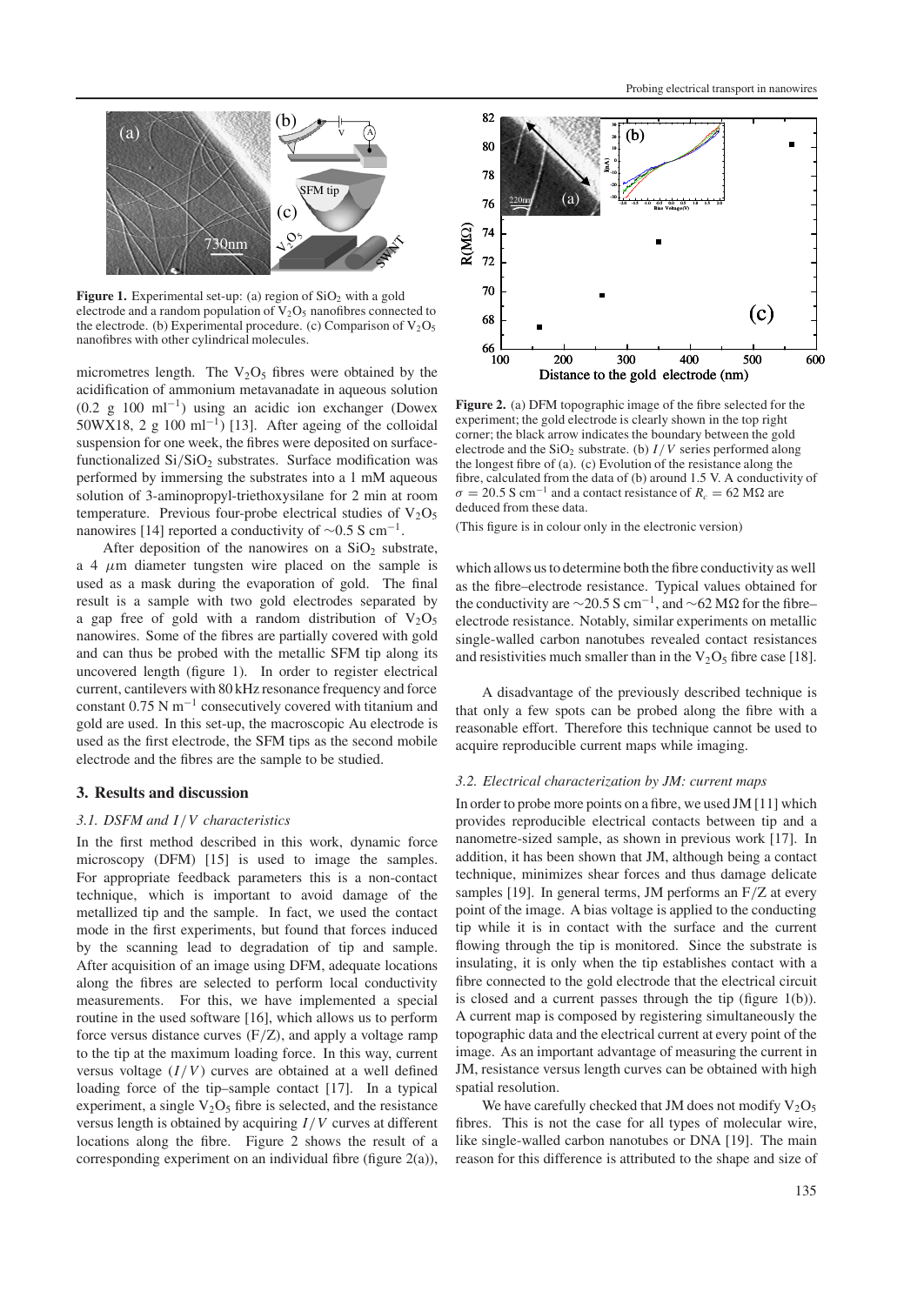

**Figure 3.** (a) JM topographic image of several fibres. (b) Current map simultaneously acquired with the topography, in the crossing point marked by the white arrow the fibre on top can be clearly identified, in this case the force exerted by the tip does not improve the electrical contact between fibres. (c) Topographic image of a crossing point of two  $V_2O_5$  nanofibres connected to a gold electrode, (far away in the up-right corner). (d) Simultaneously obtained current map, with a bias voltage of −2 V applied to the tip, the electrical contact between the fibres is produced by the SFM tip. (e) Profiles taken along the white lines on (d), the current obtained in the crosspoint is the sum of the current through the two fibres.

the objects (see figure 1(c)). A  $V_2O_5$  fibre can be considered a flat ribbon on the substrate, with a molecule/surface contact area typically seven times larger than in the case of singlewalled carbon nanotubes. Therefore the interaction between the  $V_2O_5$  fibre and the substrate is strong enough to withstand the force exerted by the tip in JM. In contrast, carbon nanotubes and DNA molecules are thinner and roughly of cylindrical shape, resulting in a much lower interaction with the substrate as compared to the  $V_2O_5$  fibres.

In figure 3, two topographic (a), (c) and current map (b), (d) images of  $V_2O_5$  fibres on the  $SiO_2$  surface are shown, respectively. The gold electrode is outside the images, about  $1 \mu$ m away (in the direction of the top right corner). We note that attempts to image the gold surface of the electrode with a metal covered tip result in irreversible damage of the tip coating due to metal–metal adhesion. Therefore current imaging is limited to regions corresponding to the insulating substrate. In these regions, current is clearly detectable along the fibres<sup>5</sup>. The current profiles along the directions indicated in figure 3(d) (see figure  $3(e)$ ) reveal different currents for different fibres. From the images we conclude that the current injected into each fibre depends mainly on the quality of the fibre–gold electrode contact and the intrinsic fibre resistance. The fibre/tip resistance is constant in the experiment.

An important finding is that the fibres normally do not make good electrical contact with each other. In fact, at the



**Figure 4.** In the inset, the topographic image of a  $V_2O_5$  nanofibre connected to a gold electrode is shown. The chart represents the log–log plot of the current versus length for the longest fibre of the inset. A linear behaviour with slope −1.01 is found for *L* > 300 nm  $(E < 1.3 \times 10^{-5} \text{ V cm}^{-1})$ ; for lower values of *L* the dependence is weaker due to a higher conductivity than that expected for an ohmic conductor.

crossing points of figure 3(b) the electrical current can clearly be attributed to the current through one of the two fibres. If the fibres were electrically connected, one would expect that the current along either of the two fibres tends to the same value towards the crossing point. As can be deduced from the data in figure 3(b), this is not the case for the present sample. We note that, although this is the general case, different situations were also found, as depicted in figure 3(d). Here, at the crossing point the current measured is the sum of the individual current passing through the fibres in the proximity of the crossing spot (figure 3(e)). We explain this behaviour by the formation of a temporarily improved electrical contact due to the force that is exerted on the crossing point when tip–sample contact is established. Consequently, only at this image point is the measured current the sum of the individual currents flowing through the fibres. Interestingly, this effect does not depend on the applied force, but could depend on the intrinsic structure or geometry of the crossing between fibres.

Figure 4 shows a logarithmic plot of the current versus distance taken in JM along the longer fibre shown in the inset. Two regions of different slopes can be clearly distinguished. The straight line shown in figure 4 has been fitted using least mean squares. The corresponding slope,  $-1.01$ , is in good agreement with the expected behaviour for an ohmic conductor of length *L*, where the current presents a dependence of  $\alpha$ 1/*L*. For shorter distances from the gold electrode ( $L < 300$  nm) the conductivity is higher, and the current depends much more weakly on the distance, suggesting a non-ohmic transport regime. The conductivity of vanadium pentoxide thin films is reported to increase with electric field within the high field regime [20]. The linear behaviour observed for  $L > 300$  nm is in good agreement with the threshold given in [21], considering that the voltage applied to the sample is 2 V (corresponding to a field of 2 V/300 nm  $\approx 1.3 \times 10^{-5}$  V cm<sup>-1</sup>). These results are in good agreement with the findings of Kim *et al* [21] and can be explained with a small polaron hopping model for conduction in the fibres.

<sup>5</sup> Because of the high concentration of fibres and their length, all the fibres of the image are electrically connected to the gold electrode.